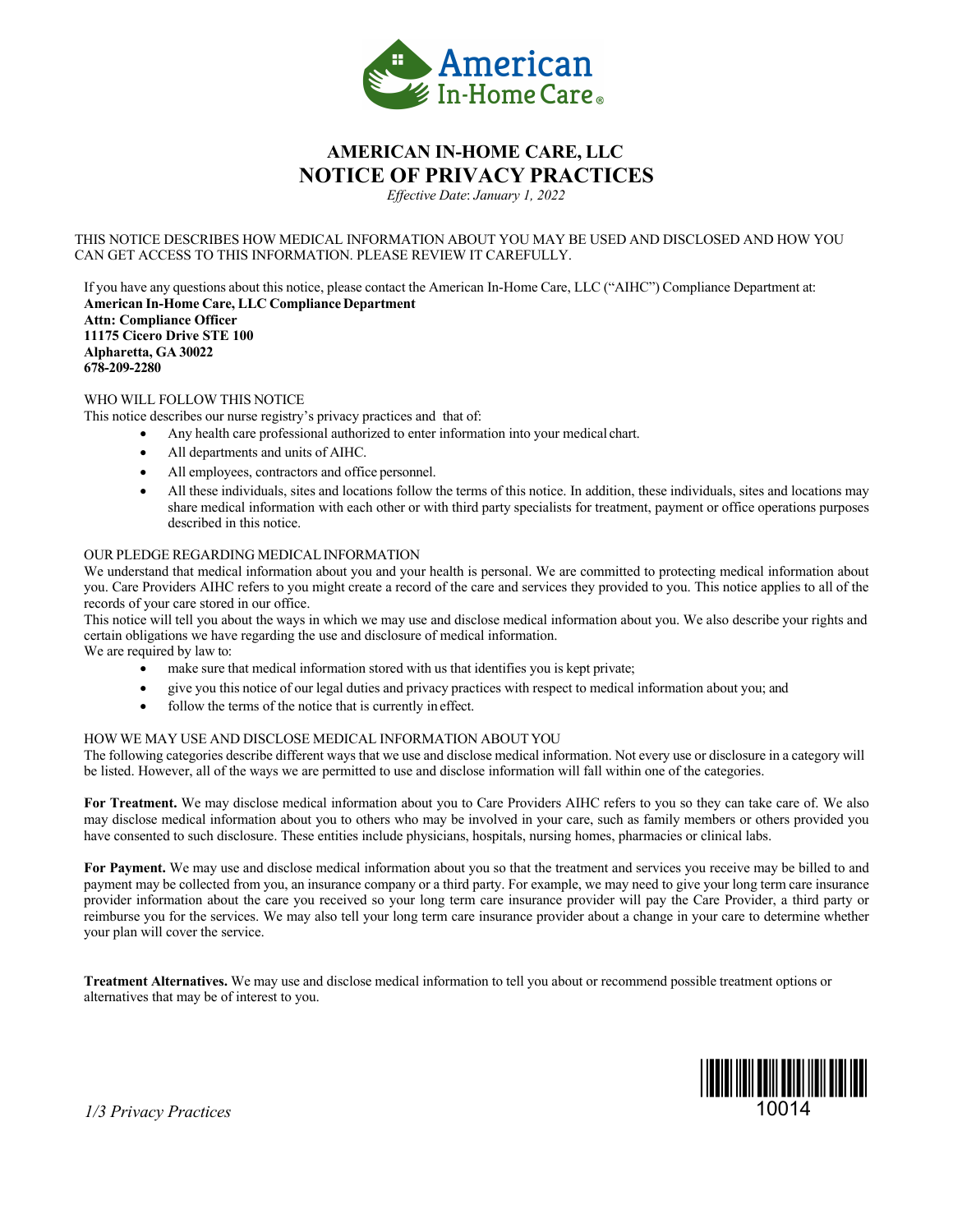**Individuals Involved in Your Care or Payment for Your Care.** We may release medical information about you to a friend or family member who is involved in your medical care provided you have consented to such disclosure. We may also give information to someone who helps pay for your care. In addition, we may disclose medical information about you to an entity assisting in a disaster relief effort so that your family can be notified about your condition, status and location.

**As Required By Law.** We will disclose medical information about you when required to do so by federal, state or local law.

**To Avert a Serious Threat to Health or Safety.** We may use and disclose medical information about you when necessary to prevent a serious threat to your health and safety or the health and safety of the public or another person. Any disclosure, however, would only be to someone able to help prevent the threat.

#### SPECIAL SITUATIONS

**Health Oversight Activities.** We may disclose medical information to a health oversight agency for activities authorized by law. These oversight activities include, for example, audits, investigations, inspections, and licensure. These activities are necessary for the government to monitor the health care system, government programs, and compliance with civil rights laws.

**Lawsuits and Disputes.** If you are involved in a lawsuit or a dispute, we may disclose medical information about you in response to a court or administrative order. We may also disclose medical information about you in response to a subpoena, discovery request, or other lawful process by someone else involved in the dispute, but only if efforts have been made to tell you about the request or to obtain an order protecting the information requested.

**Law Enforcement.** We may release medical information if asked to do so by a law enforcement official:

- In response to a court order, subpoena, warrant, summons or similar process;
- To identify or locate a suspect, fugitive, material witness, or missing person;
- About the victim of a crime if, under certain limited circumstances, we are unable to obtain the person's agreement;
- About a death we believe may be the result of criminal conduct;
- About criminal conduct at your home; and
- In emergency circumstances to report a crime; the location of the crime or victims; or the identity, description or location of the person who committed the crime.

**Coroners, Medical Examiners and Funeral Directors.** We may release medical information to a coroner or medical examiner. This may be necessary, for example, to identify a deceased person or determine the cause of death. We may also release medical information about clients of the office to funeral directors as necessary to carry out their duties.

# **YOUR RIGHTS REGARDING MEDICAL INFORMATION ABOUTYOU**

You have the following rights regarding medical information we maintain aboutyou:

**Right to Inspect and Copy.** You have the right to inspect and/or receive a copy of your medical information that may be used to make decisions about your care. To inspect and/or receive a copy of medical information that may be used to make decisions about you, you must submit your request in writing to the American In-Home Care, LLC. If you request a copy of the information, we may charge a fee for the costs of copying and mailing or other supplies associated with your request. We may deny your request to inspect and copy in certain limited circumstances.

**Right to Amend.** If you feel that medical information we have about you isincorrect or incomplete, you may ask usto amend the information. You have the right to request an amendment for as long as the information is kept by or for our office.

To request an amendment, your request must be made in writing and submitted to your physician. In addition, you must provide a reason that supports your request.

We may deny your request for an amendment if it is not in writing or does not include a reason to support the request. In addition, we may deny your request if you ask us to amend information that:

- Was not created by us, unless the person or entity that created the information is no longer available to make the amendment;
- Is not part of the medical information kept by or for our office;
- Is not part of the information which you would be permitted to inspect and copy;or
- Is accurate and complete.

**Right to an Accounting of Disclosures.** You have the right to request an "accounting of disclosures." This is a list of the disclosures we made of medical information about you. To request this list of accounting of disclosures, you must submit your request in writing to the American In-Home Care, LLC. Your request must state a time period which may not be longer than six years and may not include dates before July 1, 2011. The first list you request within a 12 month period will be free. For additional lists, we may charge you a fee for the costs of copying and mailing or other supplies associated with your request. We will notify you of the cost involved and you may choose to withdraw or modify your request at that time before any costs are incurred.